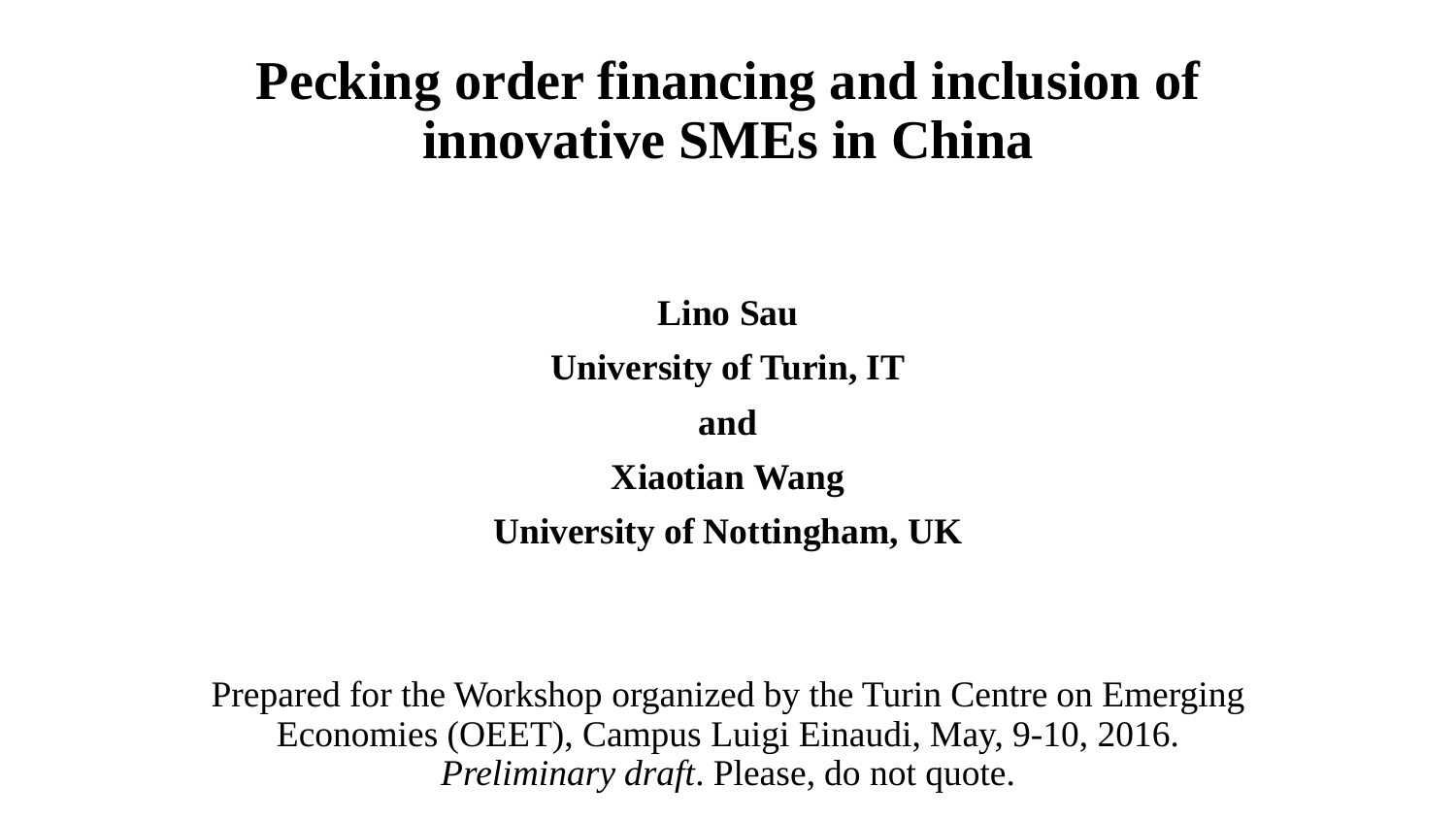- The way to the **so-called pecking order financing** theory was opened in particular **by Myers (1984), Myers-Majluf (1984) and Fazzari-Hubbard-Petersen (1988)** and laid the foundations for **the study of firms financing hierarchies**.
- According to these approaches **the sources of financing are not perfect substitutes,** one as good as another.
- Firms **follow indeed a hierarchic order** in their use on the basis of which **internal sources (internal cash-flows) are to be preferred to bank credit,** which in turn is favored **above the direct issue of shares**.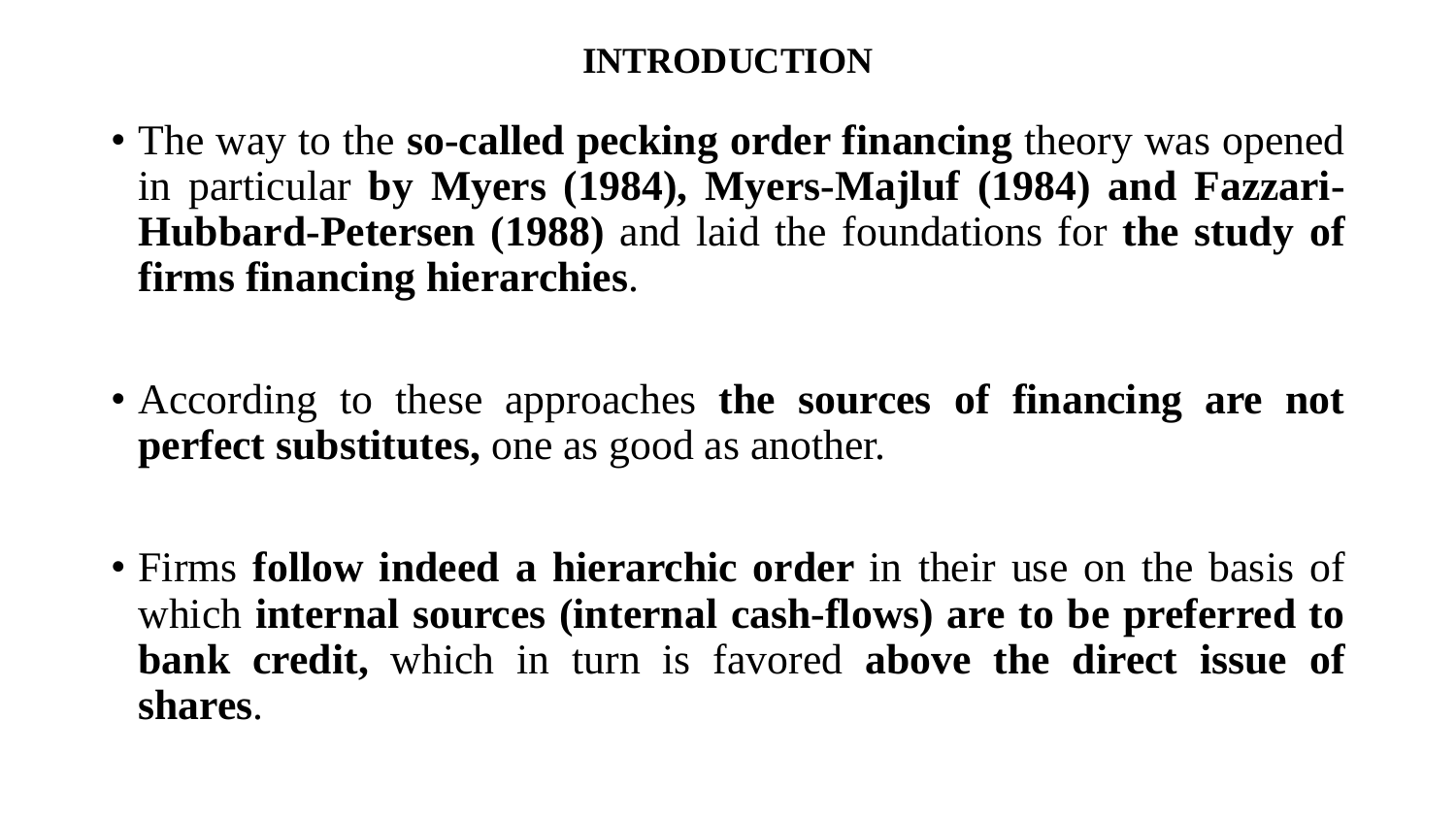- More recently **this traditional pecking order has been reconsidered** for the **study of innovative firms' financing** (Audretsch-Lehmann, 2002; Cosh-Hughes, 2003; Sau, 2008) **since they have peculiar characteristics** that set them **largely apart from the traditional firms** (Gompers-Lerner, 1999; Antonelli-Teubal, 2006).
- **The innovative firms** are **indeed markedly speculative agents** in that **they may well find themselves** bearing liabilities (above all in the start-up stage) in excess of the expected future income flows.
- Quite often the **innovative firms are not even in a condition to be able to offer sufficient guarantees**, whether implicit or explicit, **to alleviate the creditor's risk**.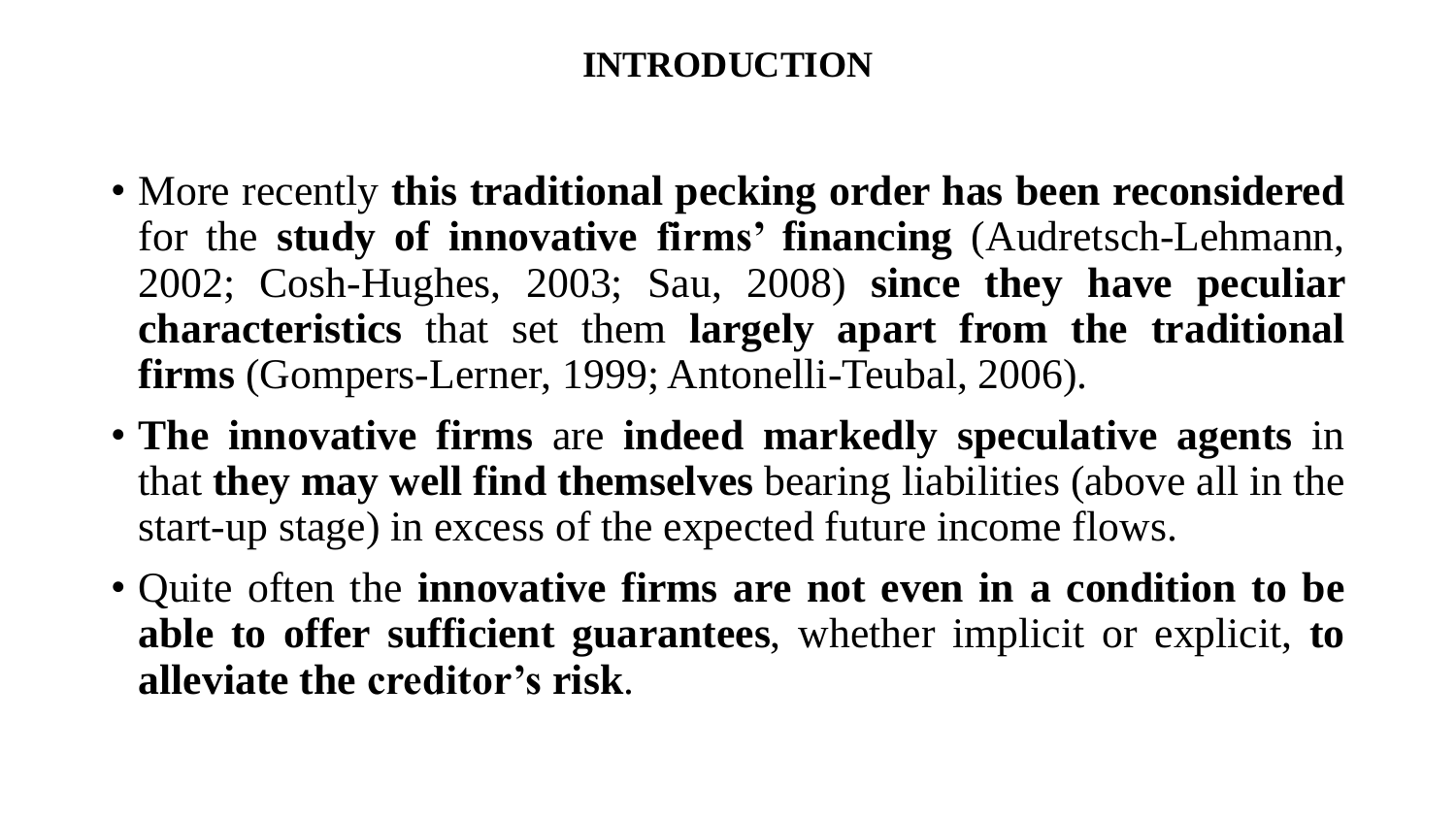- The first observation to make with regard to the innovative firms has to do with **the fact that the financial requirements and degree of risk often depend on the stage of development (i.e. age) reached with the investment plan.**
- Basically, we can distinguish **four different stages**:
- **seed** (conception of the innovative idea)
- (0-1 year)
- **start-up** (starting on the innovative process), (Chuangban jieduan)

(1-3 years)

- **early growth** (initial stage of expansion), (Touru jinying jieduan) (4-10 years)
- **sustained growth** (consolidation stage), (Zhenzhang fazhan jieduan)  $(>10$  years)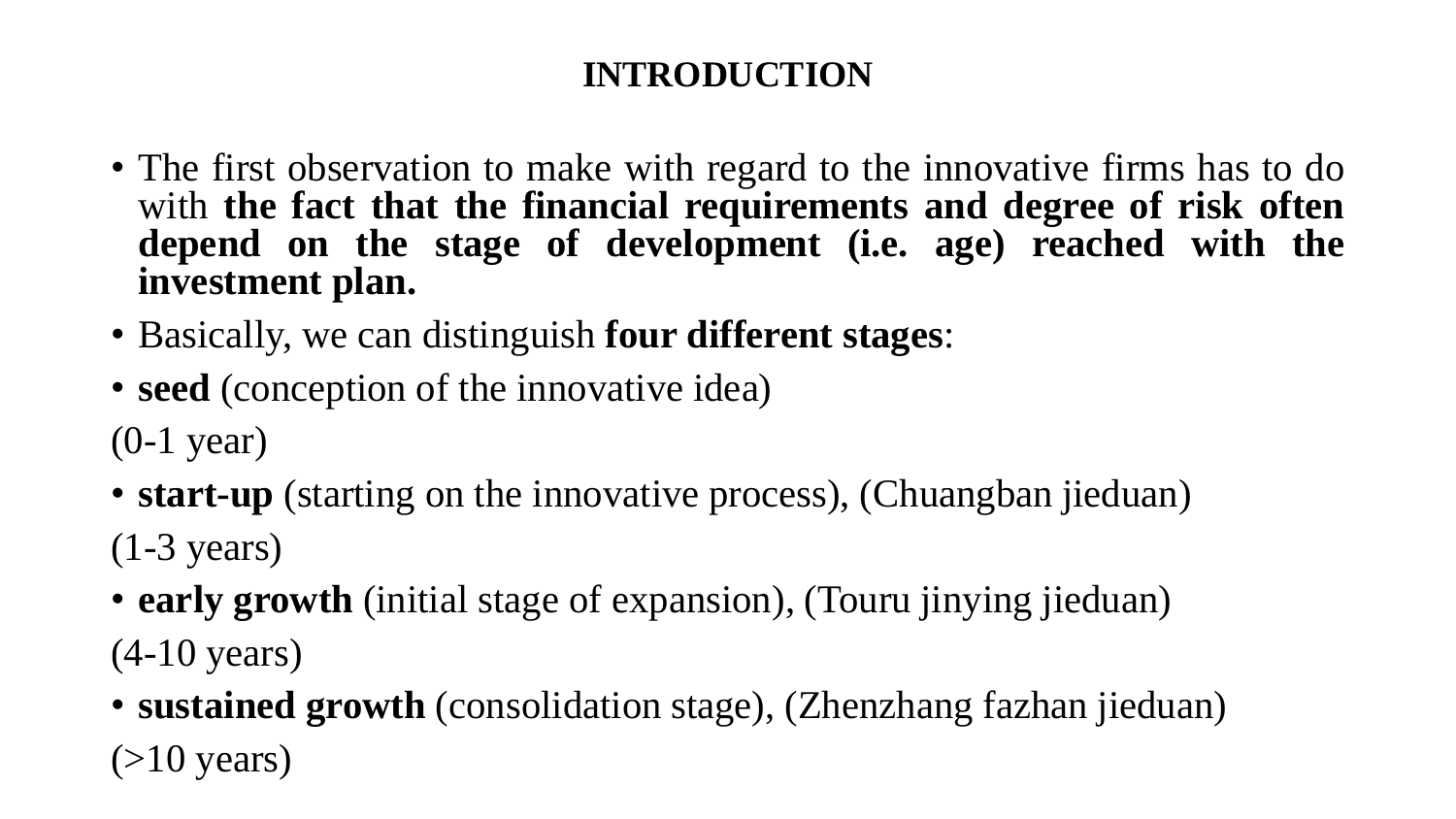- To put it in a few words, **the phases calling for financing are in particular, then, the start-up and early growth stages** of the innovative project, **while it is the seed and start-up stages that show the highest degrees of risk**.
- Indeed, according to the theory quoted, **inside finance and private equity (venture capital) are crucial both for the inclusion in the process of financing and for the development of innovative** small medium enterprises (SMEs).
- The **banking support and public equity financing follow** indeed in the pecking order, **since more information, collaterals and/or tracks records are essential to avoid credit and equity rationing**.
- **The traditional hierarchy** considered for traditional firms, **which sees the use of debt capital preferred to risk-capital** is **in fact perfectly inverted** in the case of the innovative firms.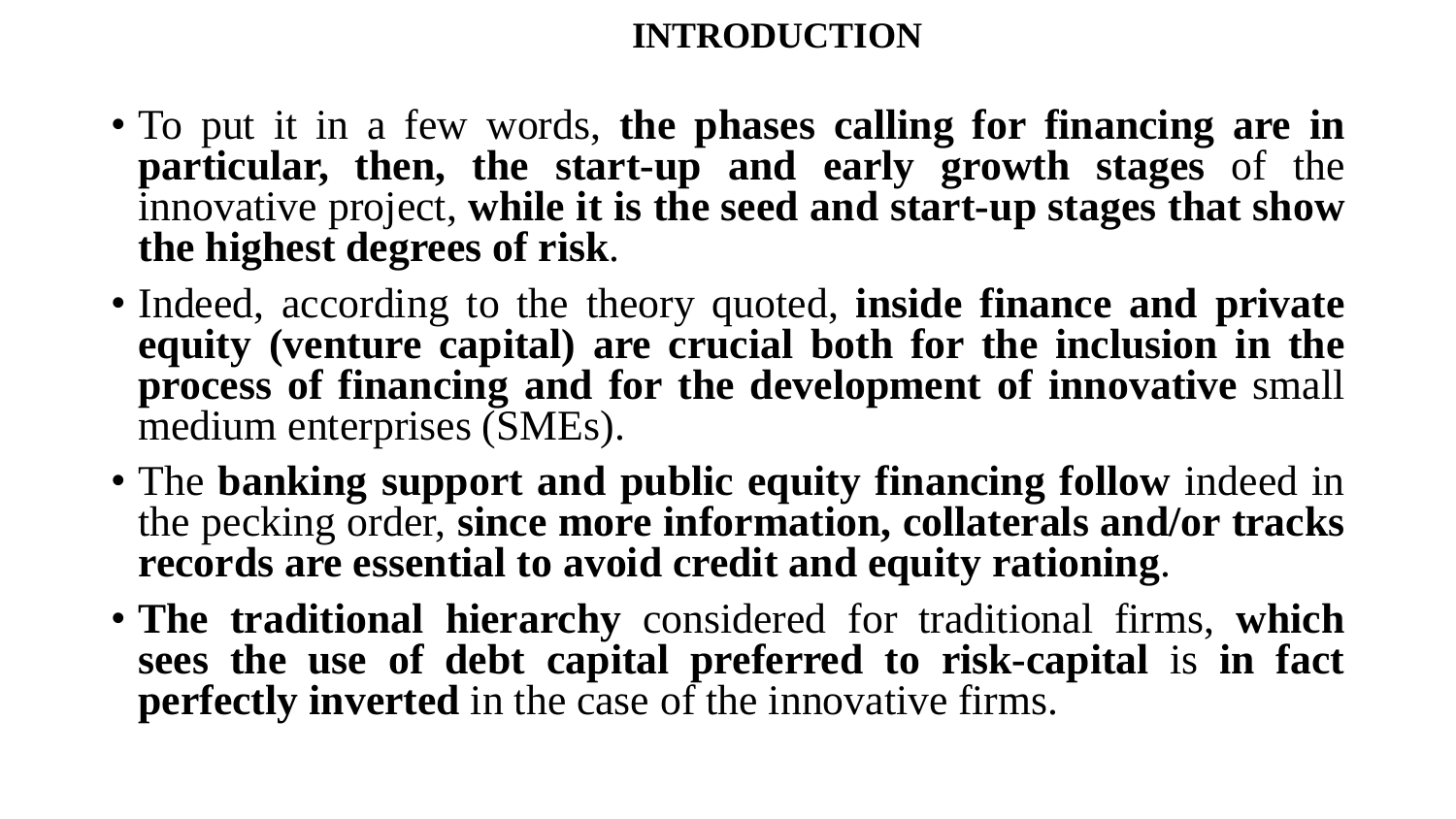#### **FIG.1 Pecking Order for Innovative Firms**



#### ⇓

#### **SUSTAINED-GROWTH**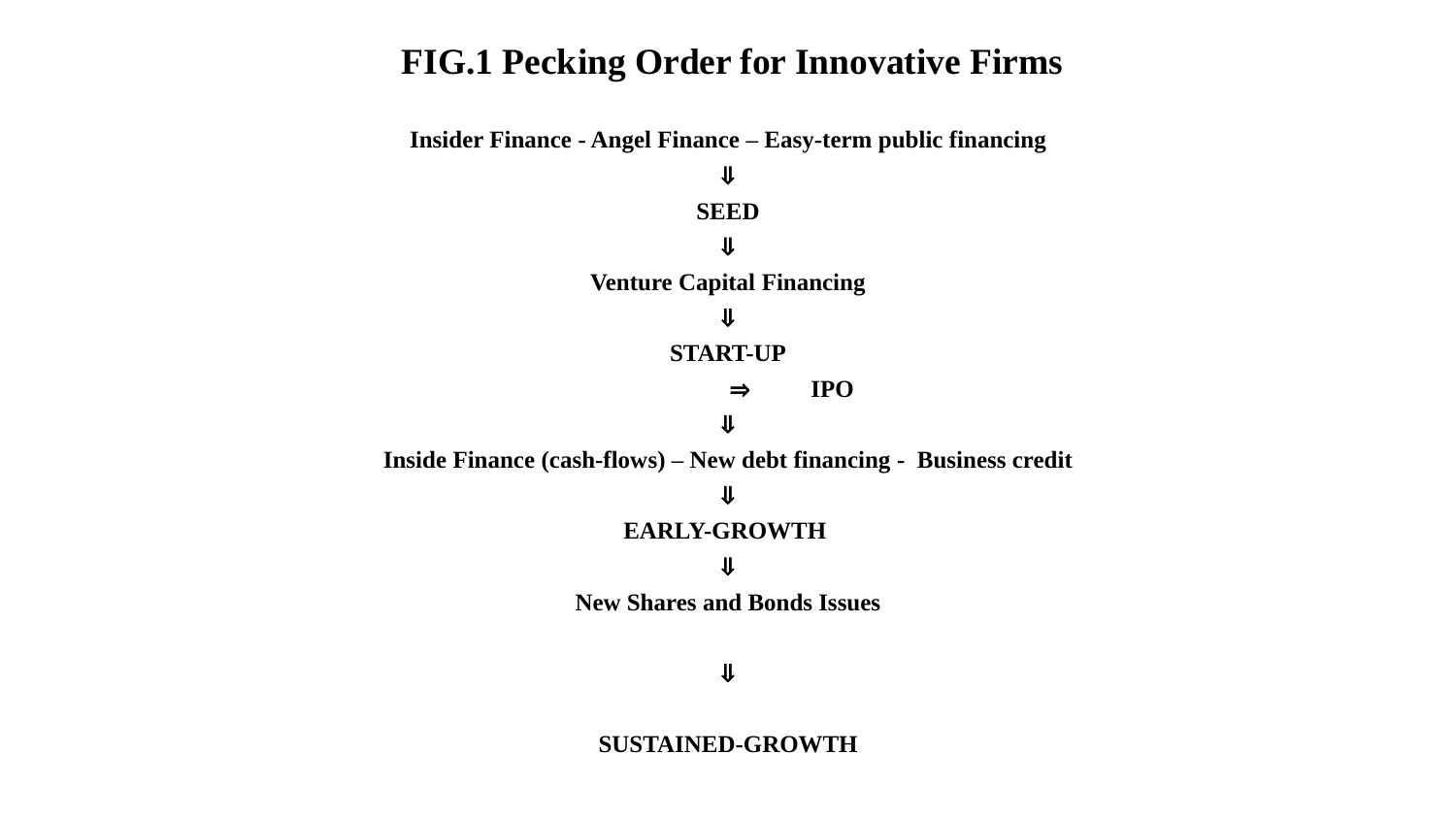This paper considers **pecking order financing** theory to account for the development of innovative SMEs firms in China at **different stages/ages** of **business development** and is based particularly on **World Bank Survey data (2013).**

- The **emergence and development of high-tech SMEs** in China is relatively recent, having primarily occurred **over the last 20 years** (cf. Ahlstrom and Bruton 2002 and Li Xiao, 2011**).**
- As argued by **Li Xiao (2011, p. 218-219), the changing financial environment and its relationship to high-tech SMEs** may appropriately be examined in **two distinct phases**, **the mid-1980s to the mid-1990s**, followed by **the late 1990s to the present time**.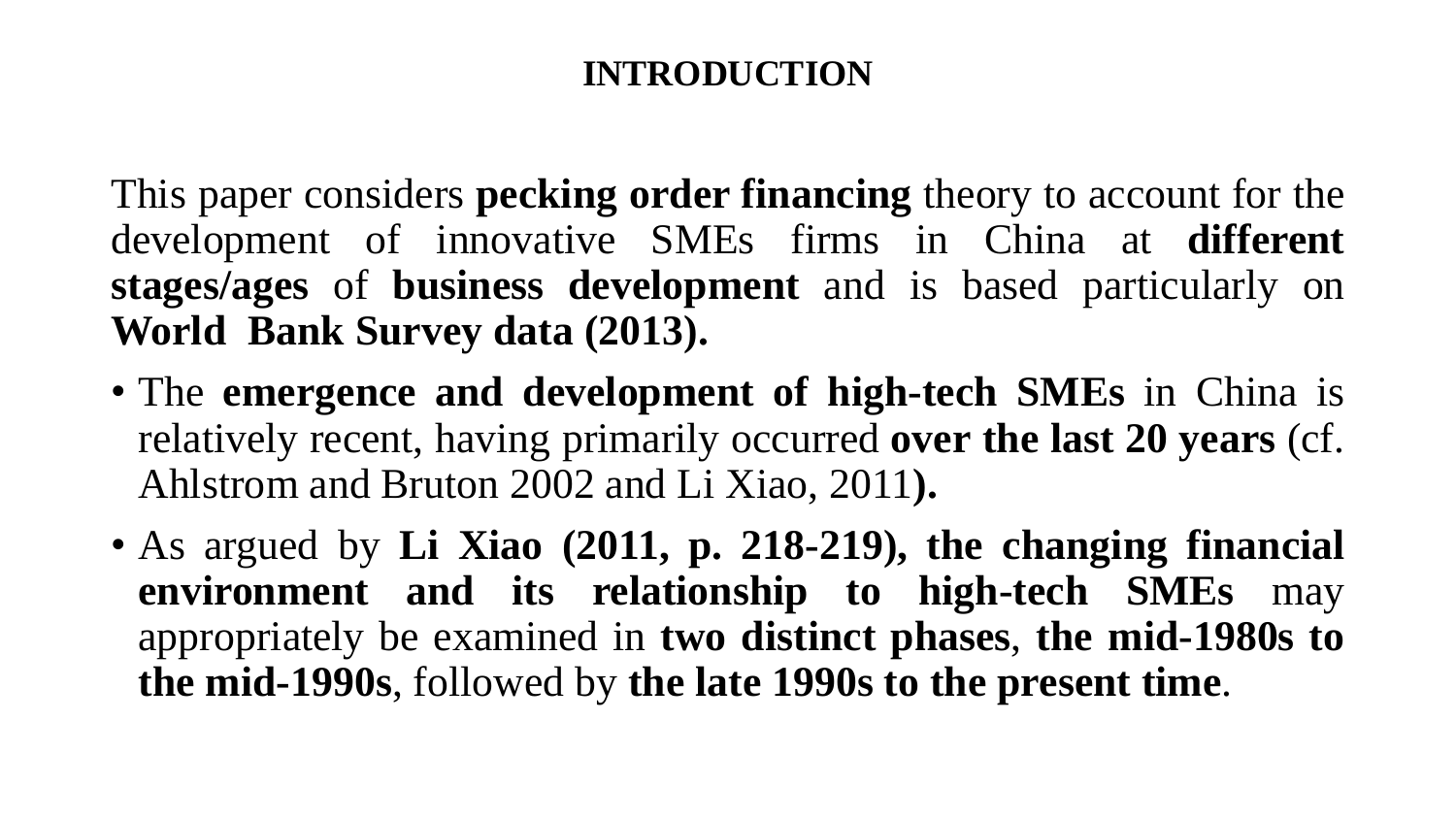- The **first phase** stemmed from the promulgation of 'the Decision on the **Reform of the Science and Technology Management System' by the Chinese Communist Party Central Committee in the mid-1980s**. Permission **was given to state-owned organizations such as universities, research institutes, and local governments to establish self financed and market-driven new ventures.**
- These early high-tech SMEs **were jointly found by groups of academics combined with a public body** known as a **'supervisory agency'** (e.g. university, research institute or local government) (see, **Li Xiao (2011)**.
- The **initial capital investment** usually came from **the supervisory agencies** (i.e. **easy-term public finance FIG. 1**).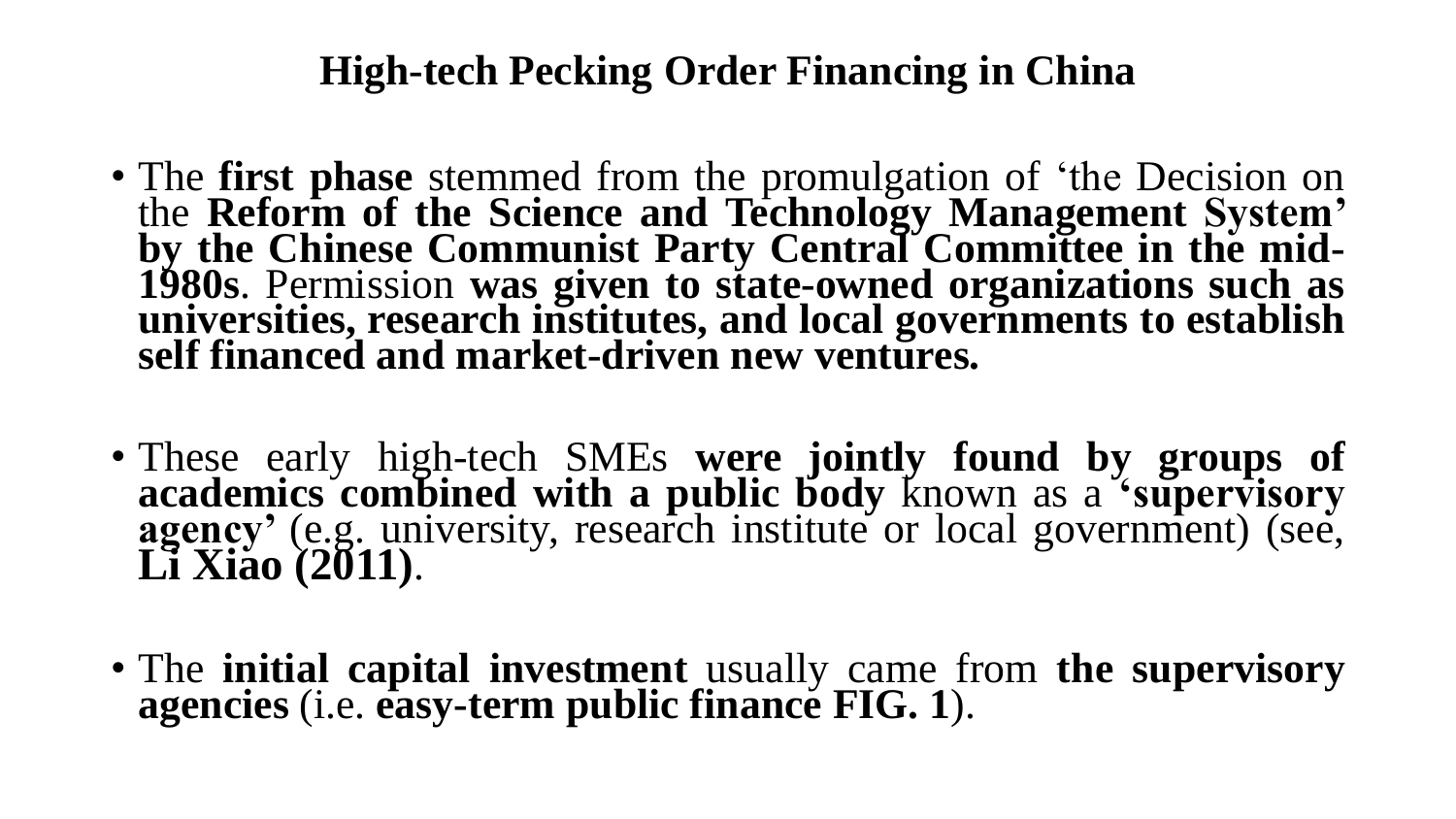- As regards the **second phase**, the supply of investment capital **has switched** from the **public sector supervisory agencies**, to a more **market-oriented provision** by the private, commercial and public sectors.
- Nevertheless, although the business environment for the private sector in China has improved in recent years, **the financial infrastructure has lagged far behind that in developed countries**.
- **As we try to argue later, large disparities** remain in the development **of banking sectors and venture capital** markets **between western countries and China** (Pukthuanthong and Walker, 2007; Guariglia-Liu, 2014) **even if** the **World Bank Survey** data show **some improvements** as regards **the financial constraints of innovative firms.**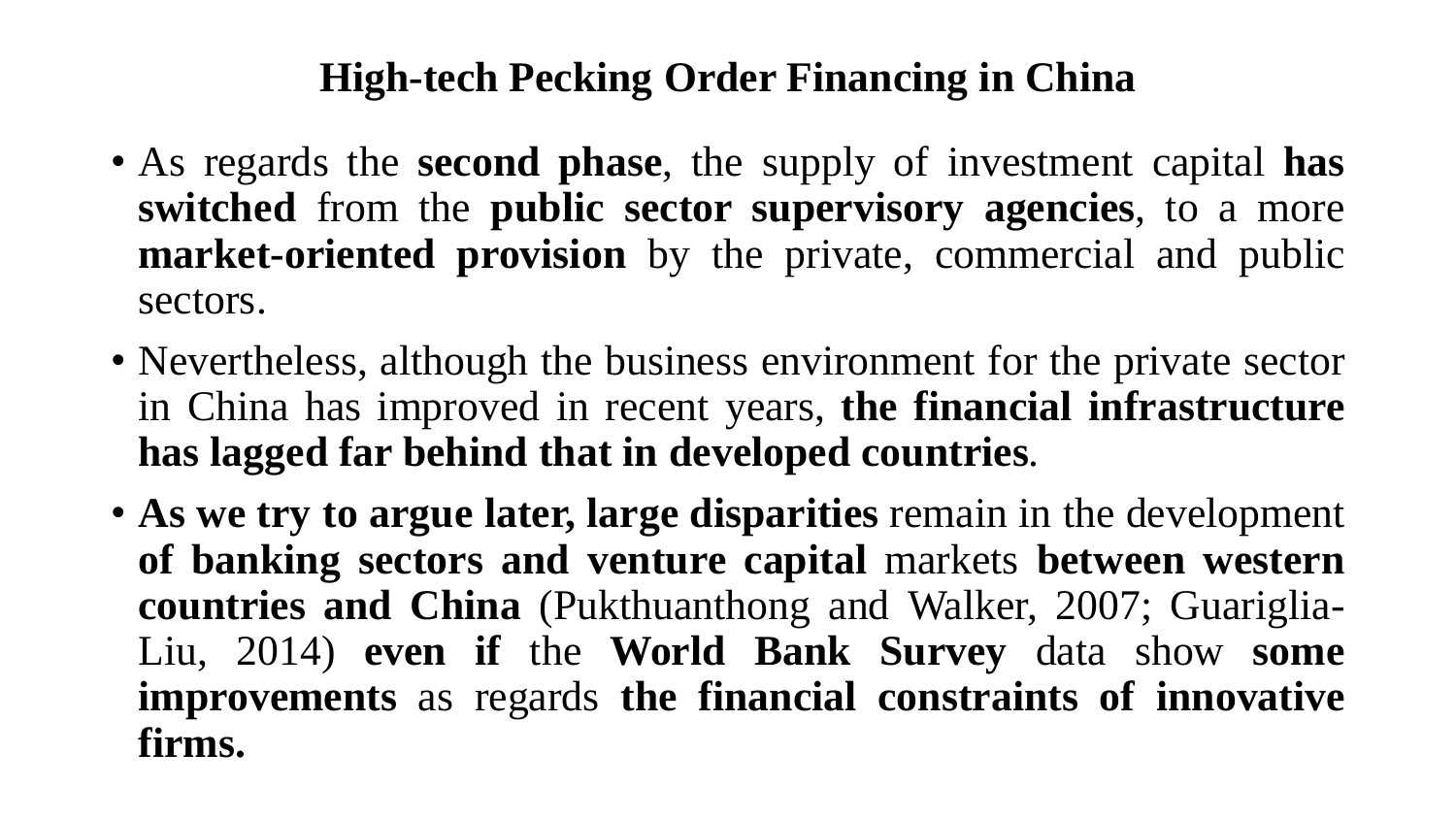-The World Bank survey data show **that for all the firms having an age longer than 4 years** the internal financing (internal cash-flows) accounted **for more than 86%** of their working capital, **while banking loans account for about 8%** (**see Table 2).**

-For firms **which have innovation in the last 3 years**, more than 76% said **there is no obstacle or just minor obstacle**. But **compared** with firms **that dididn't introduce any new product/service** in the last 3 years, **innovative firms are facing higher financing obstacles**. **So innovation introduces financial constraints** (**see Table 7**).

-Unfortunately **Venture Capital and Private Equity** are **not included in the dataset**.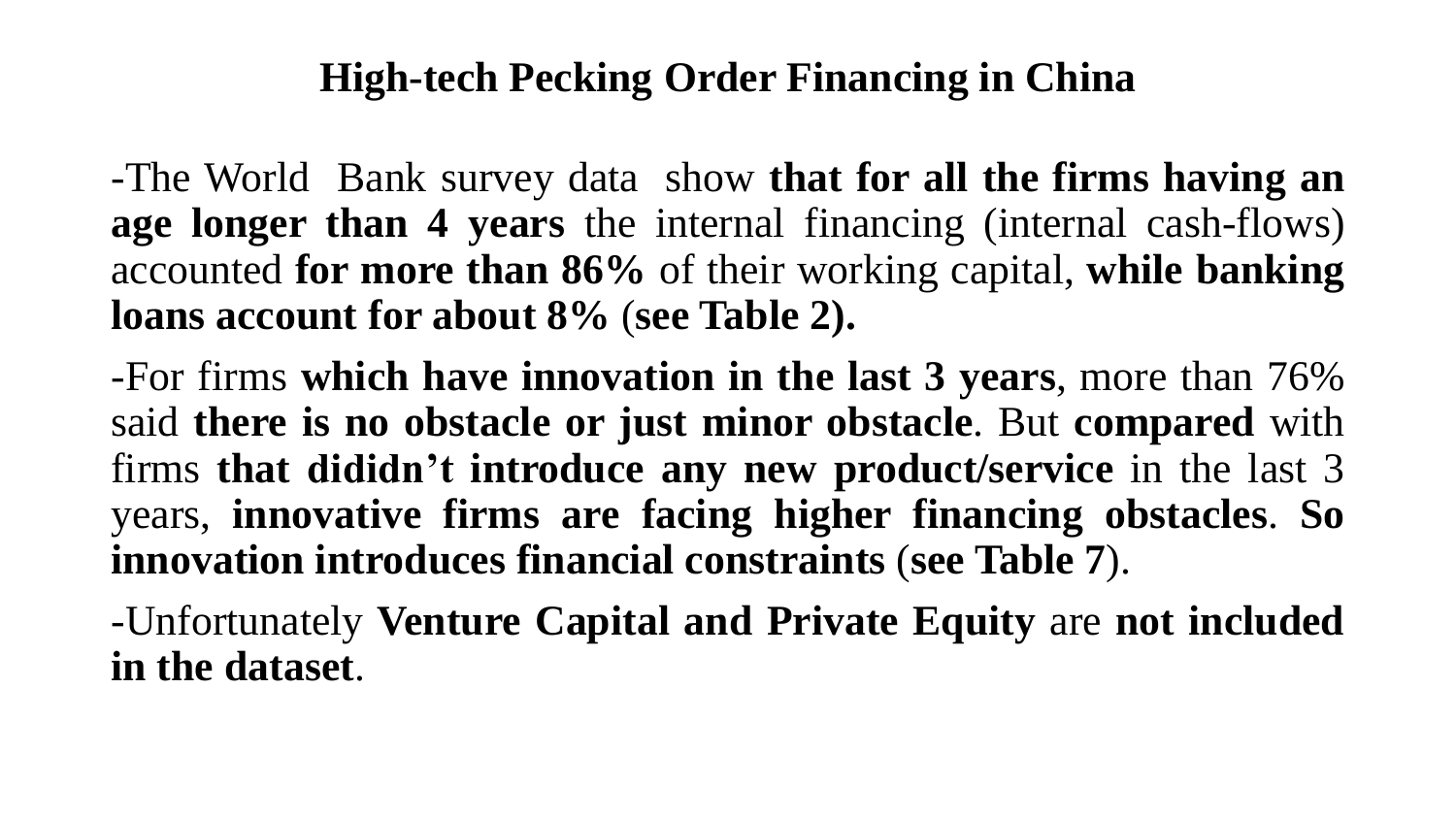| <b>TABLE 2 Proportion of Working Capital</b>                                                                                                                 |                    |           |                                          |           |  |  |
|--------------------------------------------------------------------------------------------------------------------------------------------------------------|--------------------|-----------|------------------------------------------|-----------|--|--|
| <b>Variable</b>                                                                                                                                              | <b>Full sample</b> |           | Firms with innovation<br>in last 3 years |           |  |  |
|                                                                                                                                                              | Mean               | Std. Dev. | Mean                                     | Std. Dev. |  |  |
| <b>Internal funds or retained earnings</b>                                                                                                                   | 86.74889           | 24.6815   | 85.69762                                 | 23.14755  |  |  |
| <b>Borrowed from banks: private and</b><br>state-owned                                                                                                       | 6.543704           | 14.88473  | 7.97619                                  | 14.92404  |  |  |
| <b>Borrowed from non-bank financial institutions</b><br>which include microfinance institutions, credit<br>cooperatives, credit unions, or finance companies | 0.5325926          | 5.726835  | 0.5269841                                | 4.938549  |  |  |
| <b>Purchases on credit from suppliers</b><br>and advances from customers                                                                                     | 2.74037            | 10.22708  | 3.421429                                 | 10.65404  |  |  |
| Other, moneylenders, friends, relatives,<br>etc.                                                                                                             | 0.4103704          | 4.395142  | 0.4452381                                | 3.918067  |  |  |
| <b>Number of observations</b>                                                                                                                                | 2700               |           | 1260                                     |           |  |  |

**Data source: World Bank Enterprise Survey 2013**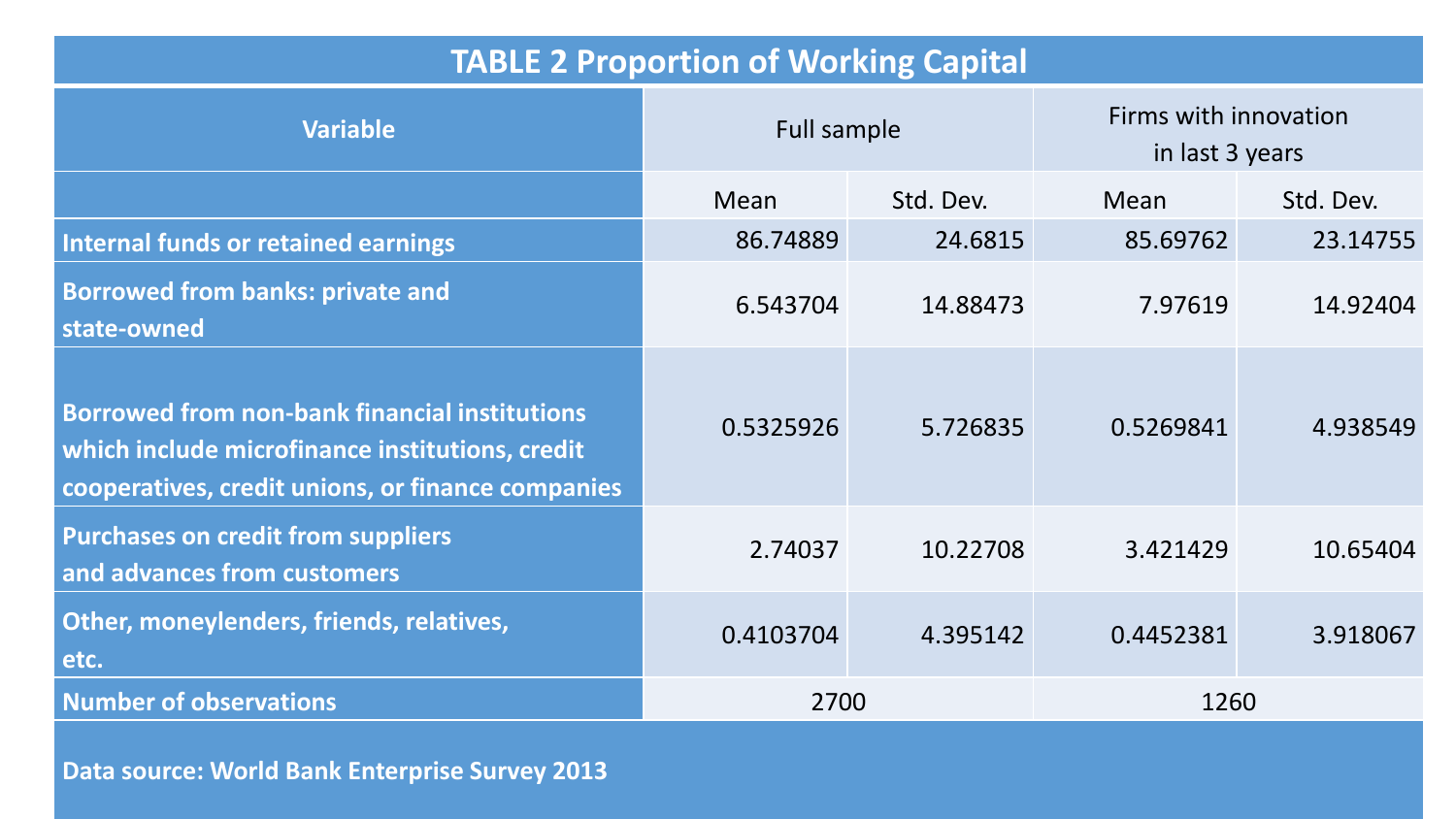#### **TABLE 7. Whether Access to Finance is an Obstacle (Percent)**

|                                                                              | In last 3 year, introduced new products/services? (Percent) |       |           |  |  |
|------------------------------------------------------------------------------|-------------------------------------------------------------|-------|-----------|--|--|
| To what degree is Access to Finance an<br>obstacle to the current operations | Don't know                                                  | Yes   | <b>No</b> |  |  |
| <b>Don't know</b>                                                            | $\overline{0}$                                              | 0.48  | 0.28      |  |  |
| <b>Does not apply</b>                                                        | $\overline{0}$                                              | 0.63  | 0.7       |  |  |
| No obstacle                                                                  | 50                                                          | 35.08 | 49.65     |  |  |
| <b>Minor obstacle</b>                                                        | 12.5                                                        | 41.19 | 32.75     |  |  |
| <b>Moderate obstacle</b>                                                     | 12.5                                                        | 18.25 | 12.43     |  |  |
| <b>Major obstacle</b>                                                        | 12.5                                                        | 3.73  | 3.56      |  |  |
| Very severe obstacle                                                         | 12.5                                                        | 0.63  | 0.63      |  |  |
| <b>Data source: World Bank Enterprise Survey 2013</b>                        |                                                             |       |           |  |  |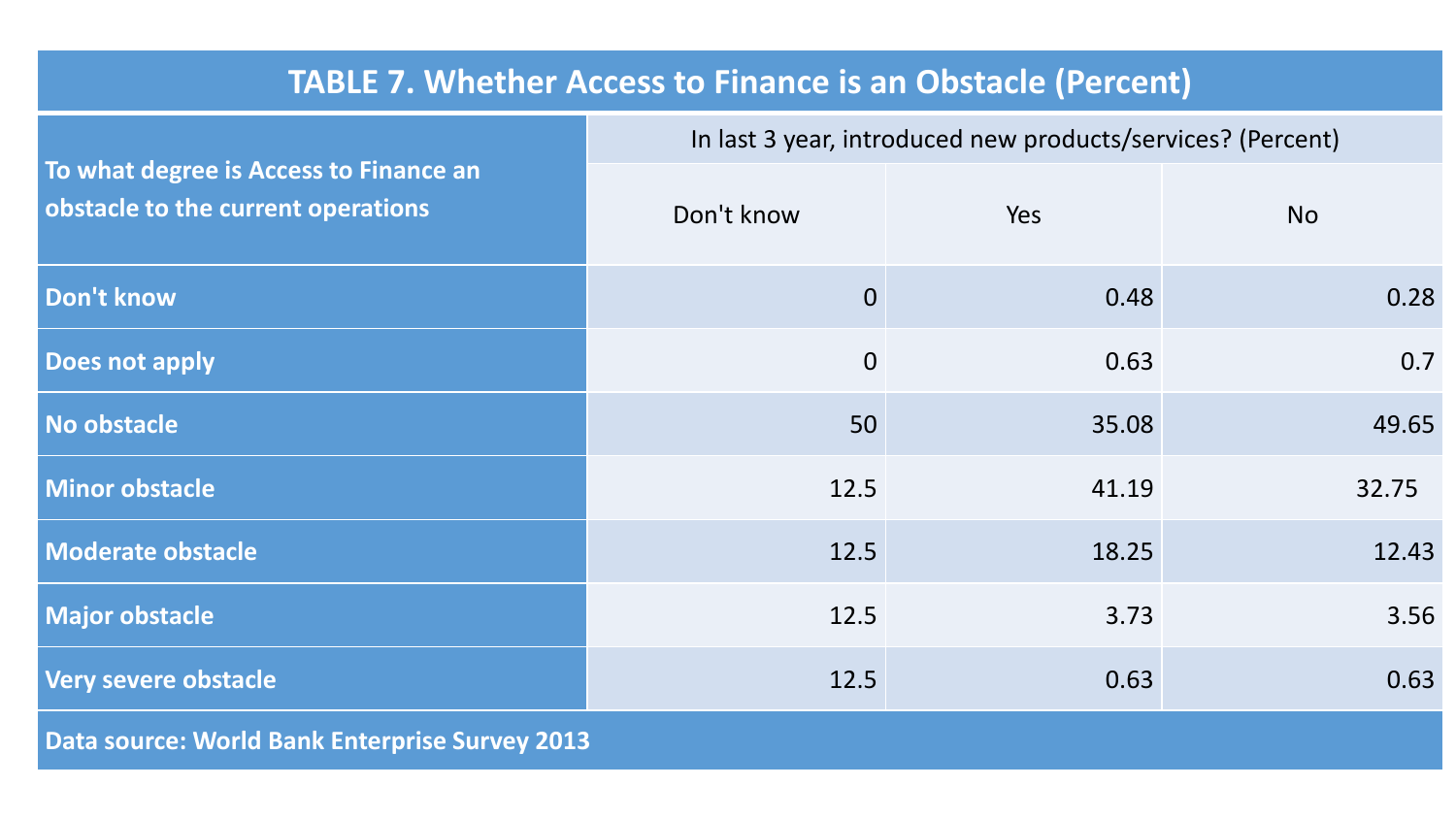High tech SMEs' strong reliance on **internal financing started to decrease since the 10th year of their operation**, and for those **enterprises younger than 5 years, internal resources accounted for 92% of their total financing** (Yan & Ai, 2010).

The high tech enterprises listed on China's Nasdaq, namely **Growth Enterprise Market** show that the **484 listed enterprises are on average more than 14 years old,** and nearly **11 years old** when they were **listed for the first time** (see **Table 1- Age at IPO**).

• In addition, their mean registered assets stood at 361,772,255 RMB (\$56,891,824), and their mean staff number is very high close to 1311. **This means the IPO threshold for high tech enterprises is still very high in China**, and those **who could get financial support** from **the stock market are mainly medium sized or even big enterprises**.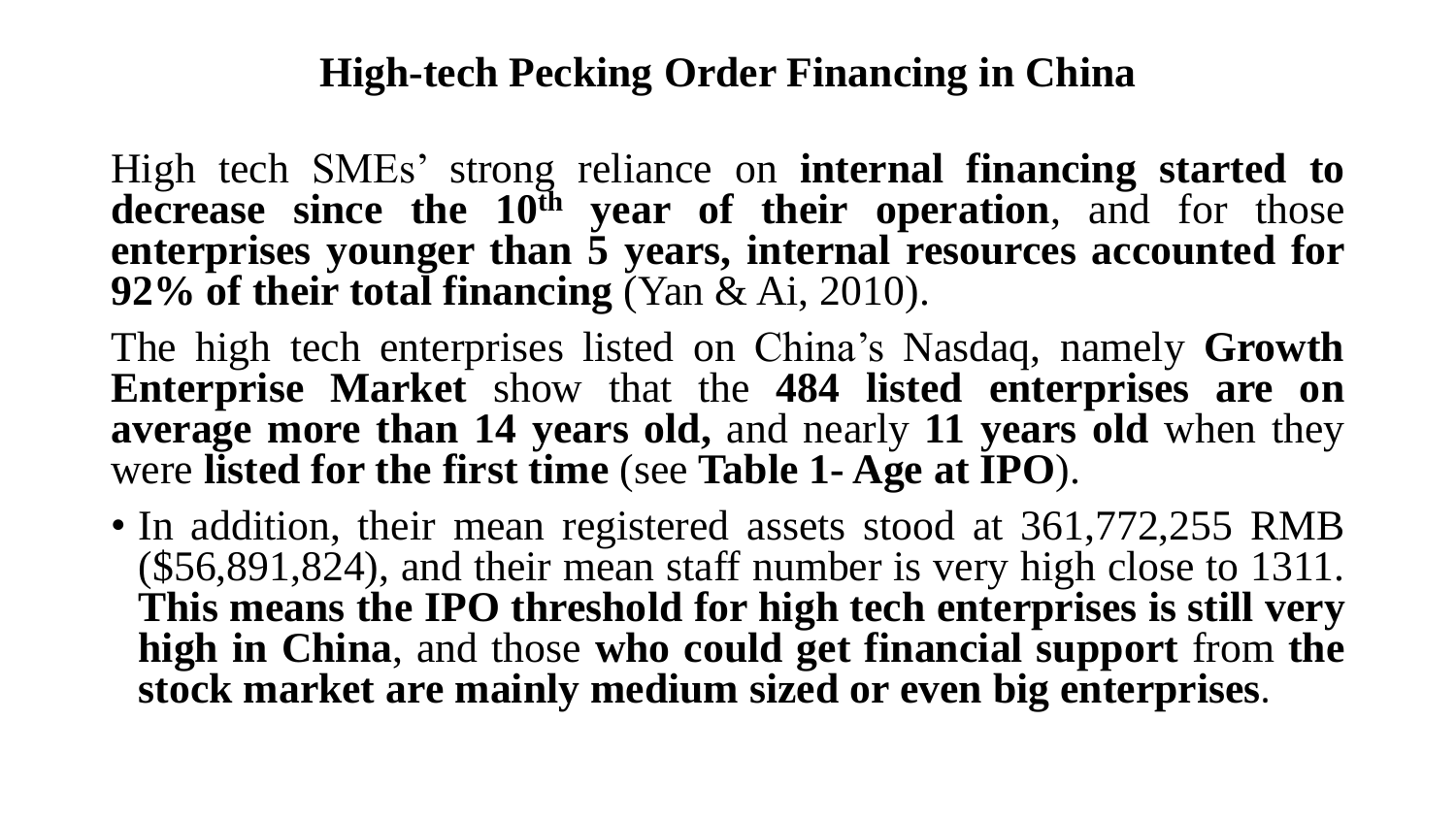|                                     |                | <b>Summary Statistics of Companies Listed (484) on the</b> |              |                     |                     |  |
|-------------------------------------|----------------|------------------------------------------------------------|--------------|---------------------|---------------------|--|
|                                     | <b>TABLE 1</b> | <b>Growth Enterprise Market</b>                            |              |                     |                     |  |
|                                     |                |                                                            | Registered   |                     |                     |  |
|                                     | Age            | Age at IPO                                                 | Assets (RMB) | <b>Staff Number</b> | <b>Total Shares</b> |  |
|                                     |                |                                                            |              |                     |                     |  |
|                                     |                |                                                            |              |                     |                     |  |
| <b>Mean</b>                         | 14.21342       | 10.89376054                                                | 361772255.6  | 1311.559917         | 359696440.4         |  |
| <b>Standard Error</b>               | 0.179917       | 0.18980135                                                 | 14017113.44  | 177.3727378         | 13930194.43         |  |
|                                     |                |                                                            |              |                     |                     |  |
| <b>Median</b>                       | 14.0124        | 10.0079                                                    | 272774907.5  | 780                 | 271487969.5         |  |
| <b>Mode</b>                         | 12.0306        | 10.0419                                                    | 120000000    | 339                 | 120000000           |  |
|                                     |                |                                                            |              |                     |                     |  |
| <b>Standard</b><br><b>Deviation</b> | 3.958175       | 4.175629695                                                | 308376495.7  | 3902.200232         | 306464277.4         |  |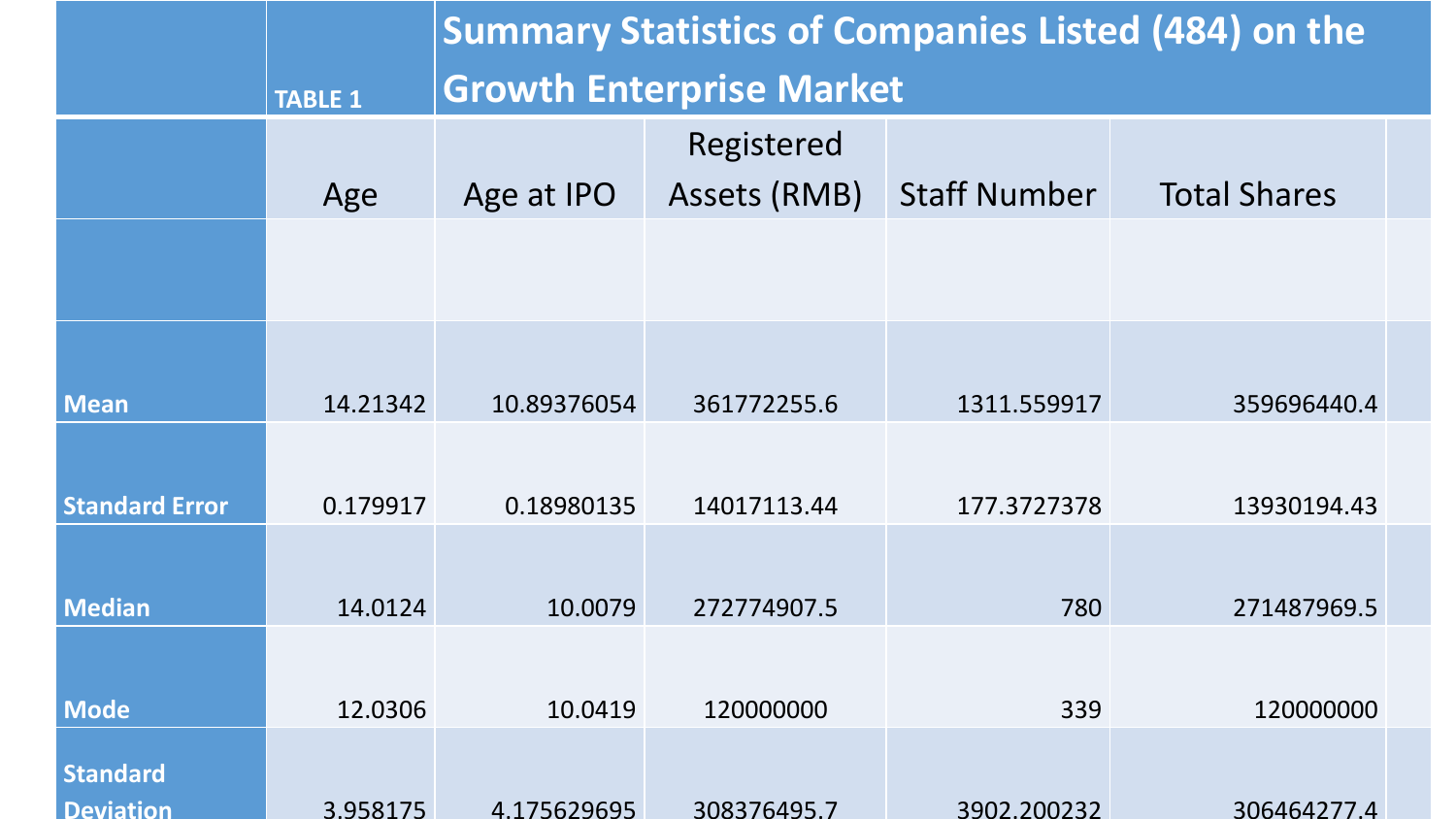- The evidence **shows that banking credit** support for the SMEs is still limited in China (cf. **Table 3**).
- This is **in compliance with** the analysis by Guariglia and Liu (2014) conducted on more than 120,000 mainly unlisted Chinese firms over the period between 2000 and 2007, and found that the innovation activities conducted by Chinese firms **are constrained by the availability of internal finance**, with **private small firms suffering the most among other ownerships** (Guariglia & Liu, 2014, i.e. "**Political" Pecking Order in the Chinese capital market!**).
- In addition, they observed that such constraint **is particularly binding to the innovation activities of small firms** – those **are located in the coastal provinces**, with **low political affiliation** as well as for sole proprietorship firms.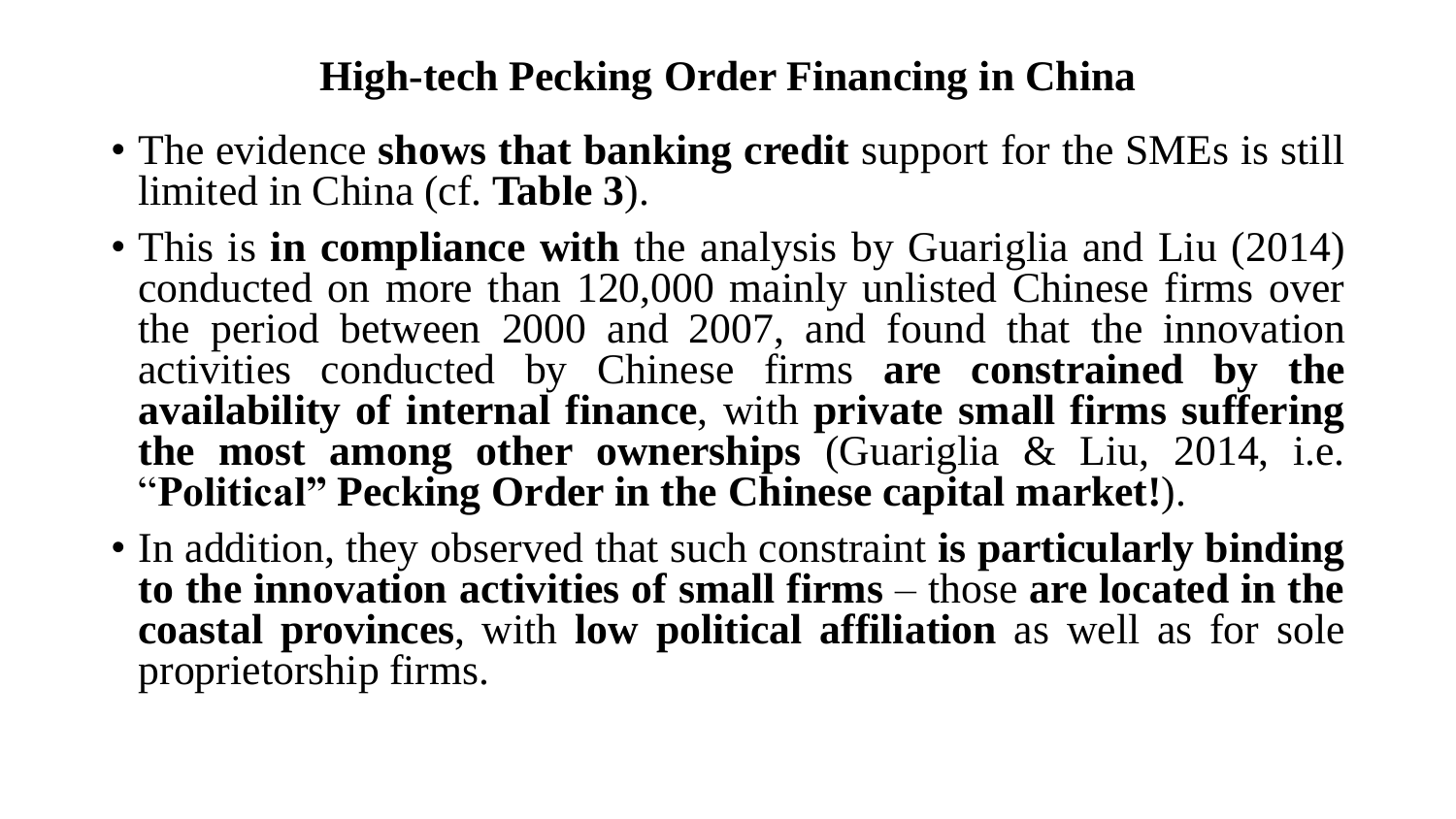| <b>TABLE 3. Proportion of Working Capital by Firm Size</b>                                                                                                         |            |           |           |           |           |           |
|--------------------------------------------------------------------------------------------------------------------------------------------------------------------|------------|-----------|-----------|-----------|-----------|-----------|
|                                                                                                                                                                    | Small      |           | Medium    |           | Large     |           |
| <b>Variable</b>                                                                                                                                                    | Mean       | Std. Dev. | Mean      | Std. Dev. | Mean      | Std. Dev. |
| <b>Internal funds or retained earnings</b>                                                                                                                         | 89.78305   | 22.35612  | 85.73053  | 26.0626   | 84.06192  | 25.40345  |
| <b>Borrowed from banks: private and</b><br>state-owned                                                                                                             | 4.295661   | 12.78803  | 6.270526  | 13.95709  | 9.820817  | 17.71899  |
| <b>Borrowed from non-bank financial</b><br>institutions which include<br>microfinance institutions, credit<br>cooperatives, credit unions, or<br>finance companies | 0.5045409  | 5.589468  | 0.4821053 | 5.784248  | 0.6324111 | 5.837108  |
| <b>Purchases on credit from suppliers</b><br>and advances from customers                                                                                           | 3.072654   | 11.0602   | 2.447368  | 9.44536   | 2.673254  | 10.03509  |
| Other, moneylenders, friends,<br>relatives,<br>etc.                                                                                                                | 0.308779   | 3.560092  | 0.6515789 | 5.730851  | 0.2411067 | 3.316004  |
| <b>Observation</b>                                                                                                                                                 | 991<br>950 |           |           |           | 759       |           |
| <b>Data source: World Bank Enterprise Survey 2013</b>                                                                                                              |            |           |           |           |           |           |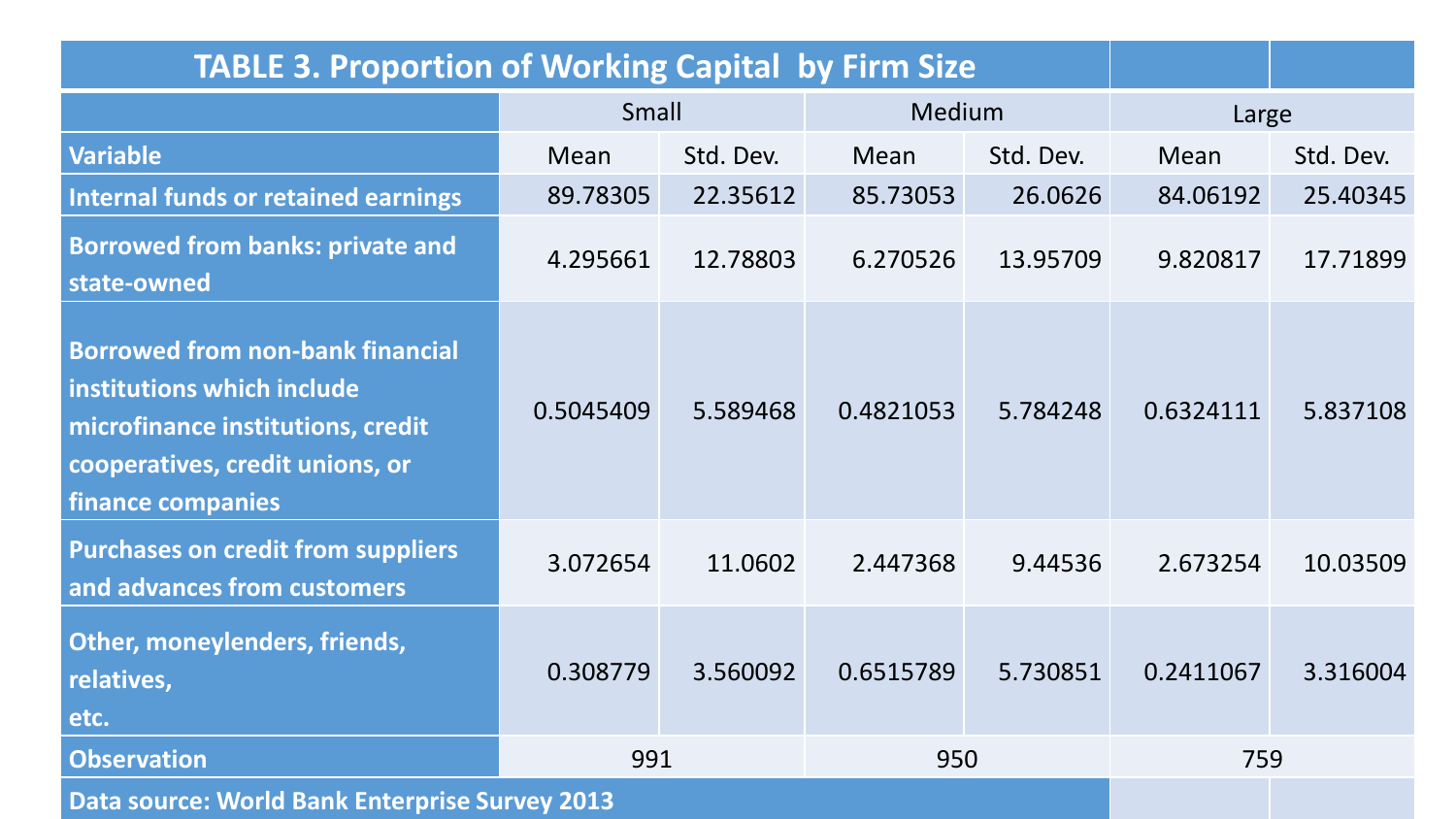| <b>TABLE 4. Proportion of Working Capital by Firm Age</b>                                                                                                    |                    |           |                 |           |  |  |
|--------------------------------------------------------------------------------------------------------------------------------------------------------------|--------------------|-----------|-----------------|-----------|--|--|
|                                                                                                                                                              | Firm age $\leq 10$ |           | Firms age $>10$ |           |  |  |
| <b>Variable</b>                                                                                                                                              | Mean               | Std. Dev. | Mean            | Std. Dev. |  |  |
| <b>Internal funds or retained earnings</b>                                                                                                                   | 82.7327            | 28.52396  | 87.28505        | 24.07846  |  |  |
| <b>Borrowed from banks: private and</b><br>state-owned                                                                                                       | 8.292453           | 17.96595  | 6.310243        | 14.41212  |  |  |
| <b>Borrowed from non-bank financial institutions</b><br>which include microfinance institutions, credit<br>cooperatives, credit unions, or finance companies | 0.0566038          | 3.742071  | 0.5961377       | 5.939549  |  |  |
| <b>Purchases on credit from suppliers</b><br>and advances from customers                                                                                     | 3.886792           | 12.39618  | 2.587322        | 9.894686  |  |  |
| Other, moneylenders, friends, relatives,<br>etc.                                                                                                             | 3.3584906          | 0.792377  | 0.4172964       | 4.470126  |  |  |
| <b>Observation</b>                                                                                                                                           | 318<br>2382        |           |                 |           |  |  |
| <b>Data source: World Bank Enterprise Survey 2013</b>                                                                                                        |                    |           |                 |           |  |  |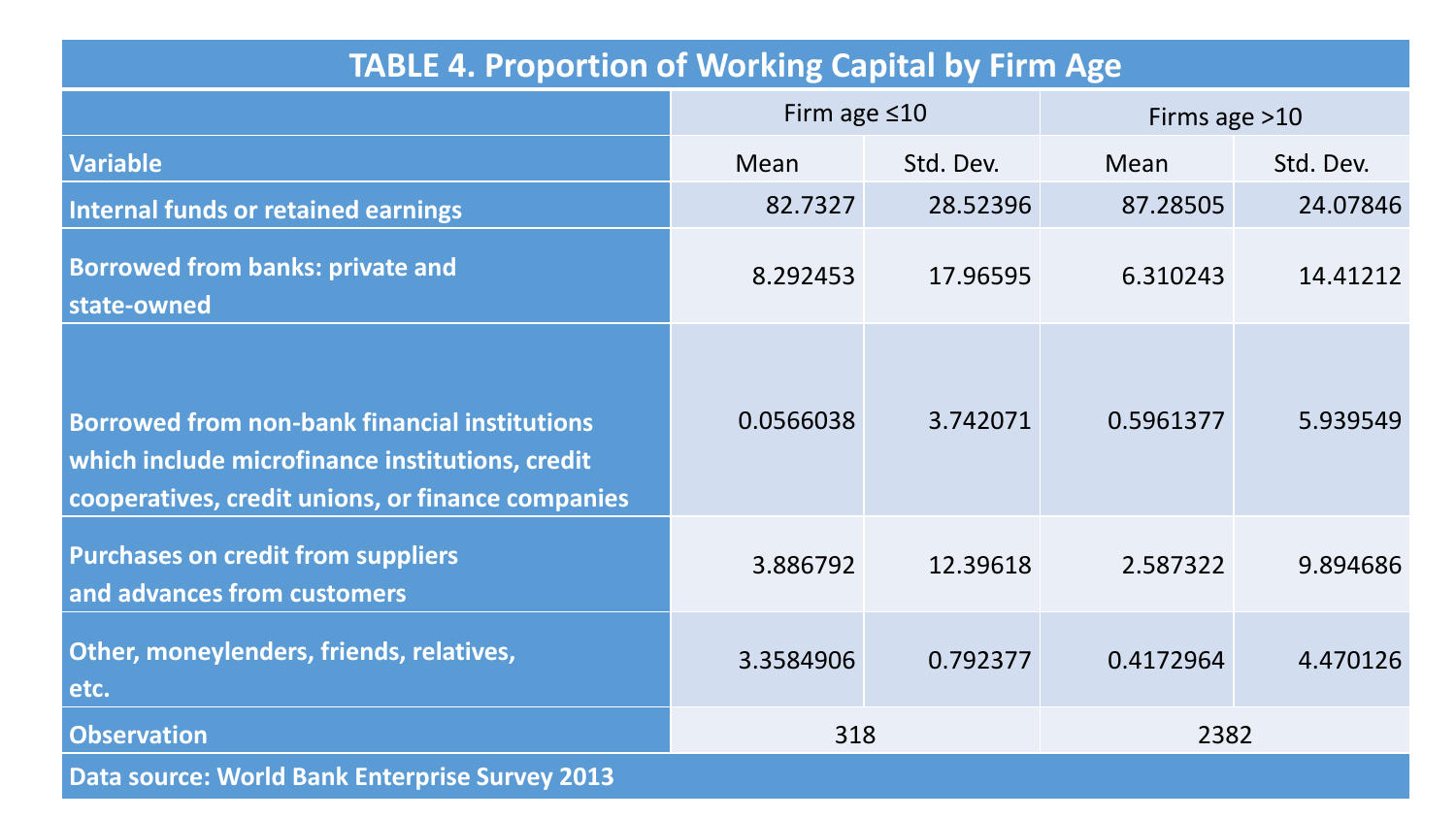#### **TABLE 5. Reasons Why Firms Didn't Apply for Any Credit or Loan**

**What was the main reason why this establishment did not apply for any line of credit or loan** In last 3 years, introduced new products/services? Don't know Yes No No Total **Don't know** 0 14 7 21 **No need for a loan - establishment had sufficient capital 1,097 4** 495 598 **1,097** Application procedures were complex and the settlement of the settlement of the settlement of the settlement of  $212$ **Interest rates were not favorable** 190 **Collateral requirements were too high** 0 58 105 163 **Size of loan and maturity were insufficient** 126 126 **Did not think it would be approved** and the set of the set of the set of the set of the set of the set of the set of the set of the set of the set of the set of the set of the set of the set of the set of the set of the s **Other** 0 15 15 30 **Total** 5 827 1089 1,921 **Data source: World Bank Enterprise Survey 2013**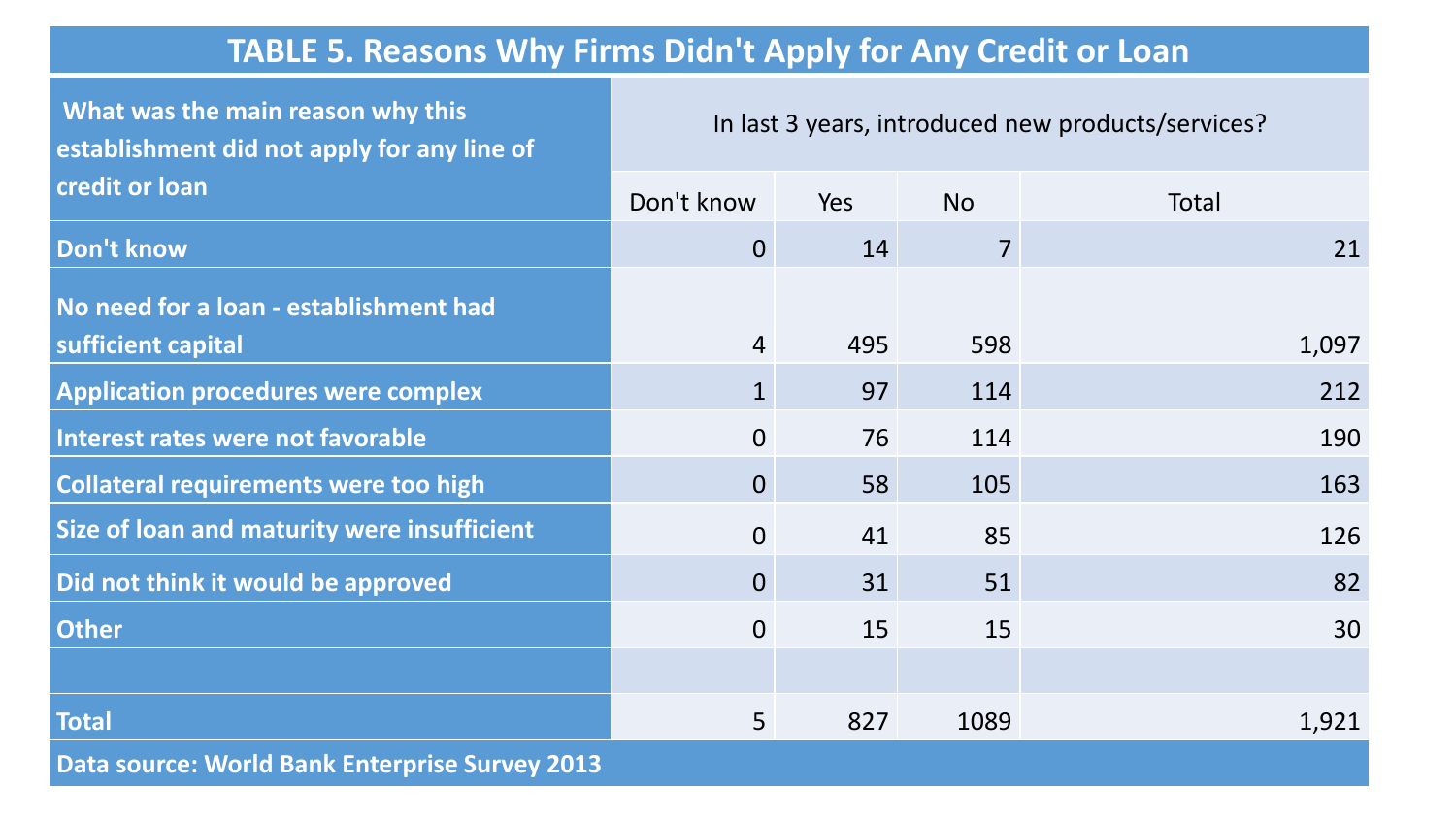#### **TABLE 6. Whether Access to Finance is an Obstacle**

| To what degree is Access to Finance an obstacle to the | In last 3 year, introduced new products/services? |      |                |       |  |  |
|--------------------------------------------------------|---------------------------------------------------|------|----------------|-------|--|--|
| current operations                                     | Don't know                                        | Yes  | <b>No</b>      | Total |  |  |
| Don't know                                             | $\overline{0}$                                    | 6    | $\overline{4}$ | 10    |  |  |
| <b>Does not apply</b>                                  | $\overline{0}$                                    | 8    | 10             | 18    |  |  |
| No obstacle                                            | $\overline{4}$                                    | 442  | 711            | 1.157 |  |  |
| <b>Minor obstacle</b>                                  | $\mathbf{1}$                                      | 519  | 469            | 989   |  |  |
| <b>Moderate obstacle</b>                               | $\mathbf{1}$                                      | 230  | 178            | 409   |  |  |
| <b>Major obstacle</b>                                  | $\mathbf{1}$                                      | 47   | 51             | 99    |  |  |
| Very severe obstacle                                   | $\mathbf{1}$                                      | 8    | 9              | 18    |  |  |
| <b>Total</b>                                           | 8                                                 | 1260 | 1432           | 2,700 |  |  |
| Dota course: World Dank Enterprise Curvey 2012         |                                                   |      |                |       |  |  |

**Data source: World Bank Enterprise Survey 2013**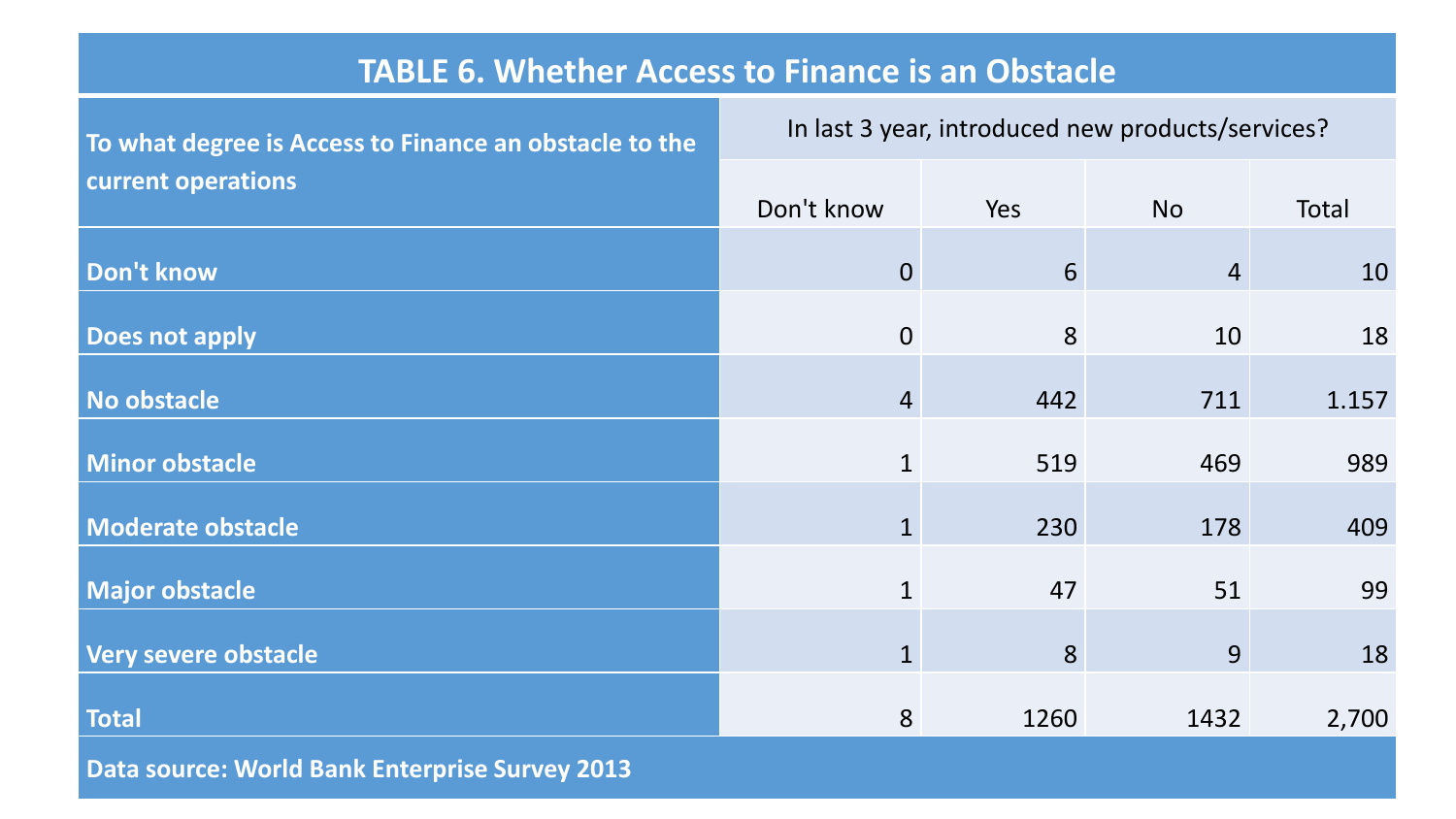#### **Whether Access to Finance is an Obstacle**

|                                                                              |           | Full sample | IT industry    |                |  |
|------------------------------------------------------------------------------|-----------|-------------|----------------|----------------|--|
| To what degree is access to finance an obstacle<br>to the current operations | Frequency | Percent     | Frequency      | Percent        |  |
| Don't know                                                                   | 10        | 0.37        | $\mathbf{1}$   | 0.7            |  |
| Does not apply                                                               | 18        | 0.67        | $\mathbf{1}$   | 0.7            |  |
| No obstacle                                                                  | 1157      | 42.85       | 71             | 49.65          |  |
| <b>Minor obstacle</b>                                                        | 989       | 36.63       | 42             | 29.37          |  |
| <b>Moderate obstacle</b>                                                     | 409       | 15.15       | 22             | 15.38          |  |
| <b>Major obstacle</b>                                                        | 99        | 3.67        | 6              | 4.2            |  |
| Very severe obstacle                                                         | 18        | 0.67        | $\overline{0}$ | $\overline{0}$ |  |
| <b>Observation</b>                                                           |           | 2700        | 143            |                |  |
| <b>Data source: World Bank Enterprise Survey 2013</b>                        |           |             |                |                |  |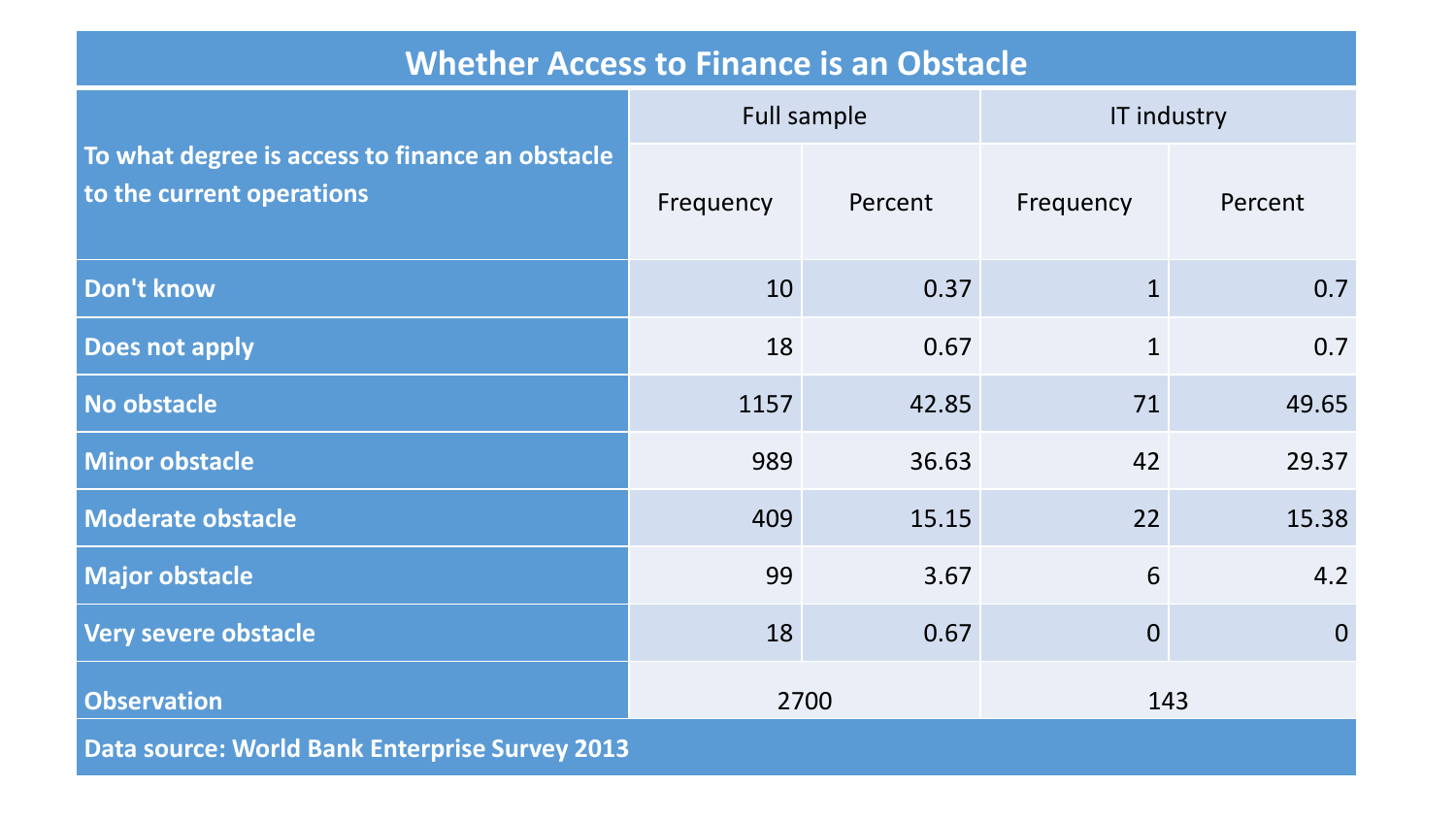| Table 8. Increase in Chinese MSE* and SME** Financing in 2013             | (Unit, 100 million RMB) |
|---------------------------------------------------------------------------|-------------------------|
| Increase in outstanding bank loans to MSE                                 | 29900                   |
| <b>Market capitalization increase in SME board</b>                        | 8400                    |
| <b>Market capitalization increase in GEM board</b>                        | 6268                    |
| <b>Stock Market Refinancing</b>                                           | 524.58                  |
| <b>VC investment</b>                                                      | 419.87                  |
| <b>Private Placement MSE Bonds</b>                                        | 259.65                  |
| <b>Collective SME Note</b>                                                | 60.39                   |
| <b>Increase in P2P lending</b>                                            | 212                     |
|                                                                           |                         |
| <b>MSE*-micro and small sized enterprises</b>                             |                         |
| <b>SME**-small and medium sized enterprises</b>                           |                         |
| Sourse: Wind Info, People's Bank of China, China MSME Finance Report 2014 |                         |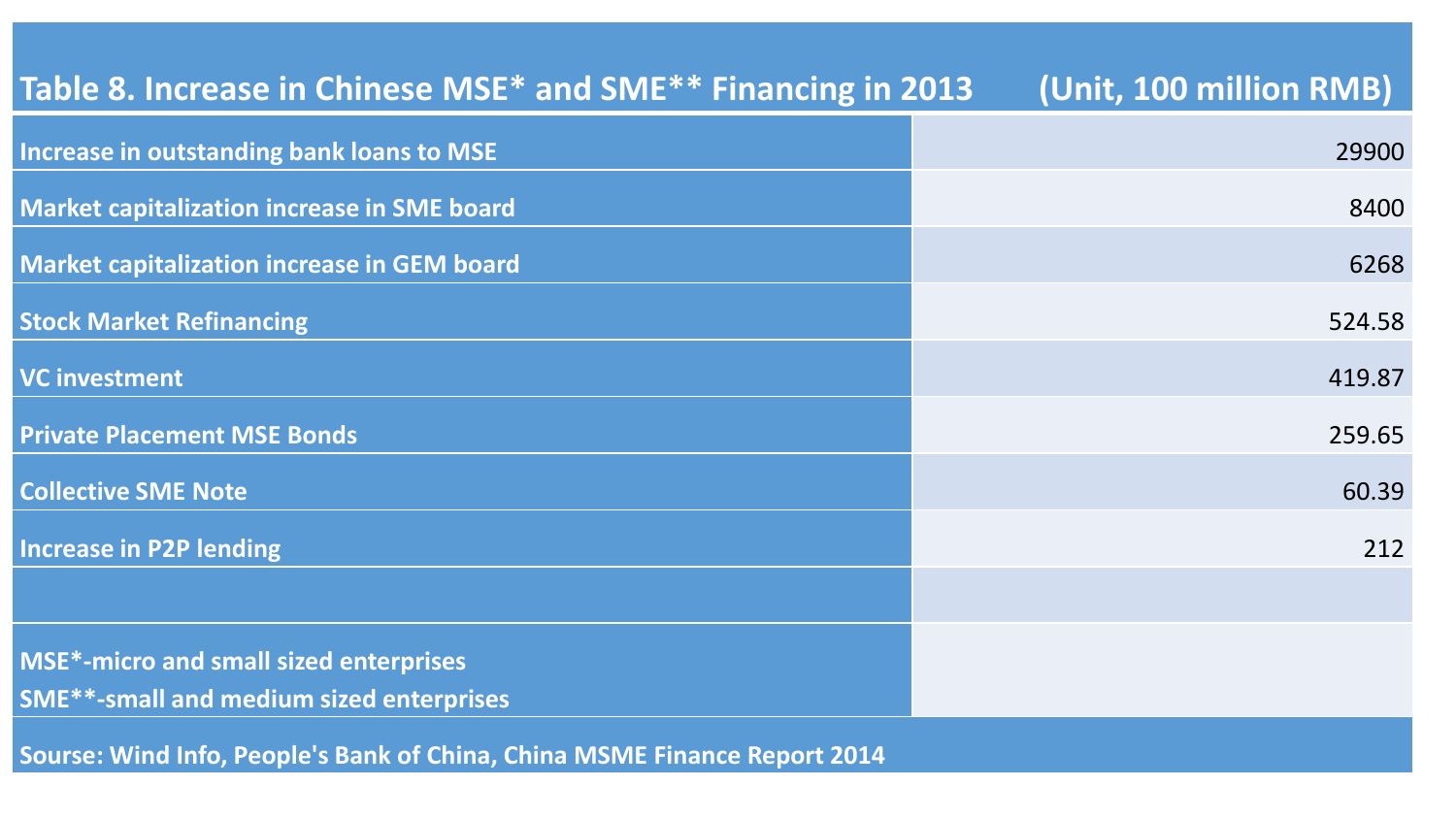### **Figure 2 SME collective Bonds Issuances (2007-2012)**

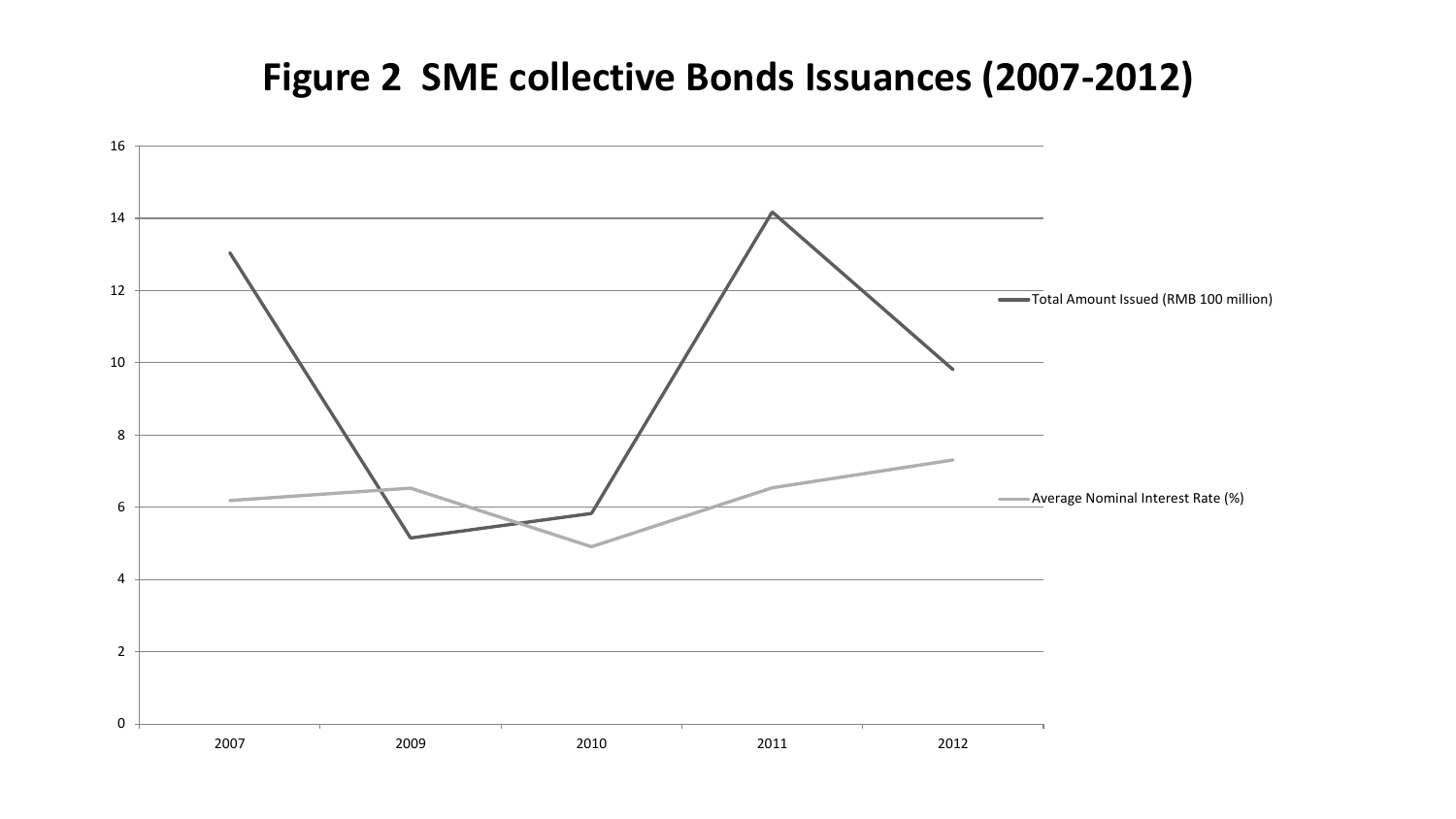- The findings show **also the importance of informal financial** sources from **moneylenders, friends, relatives, individuals and firms' employees for high-tech SMEs (cf. TAB. 4).**
- **Such sources have become a central aspect of the financial infrastructure for the high-tech sector in China (cf. Li Xiao, 2011). Informal suppliers** were typically **owners of existing high-tech business** who have the appropriate knowledge to evaluate the targeted projects.
- However as point out again by Li Xiao (2011, p. 224) , "the lack of **any legal status of informal finance** and practical **knowledge of investing in small businesses** may mean that *individual investors* **prefer to provide funding with short-term finance** and **in small amounts to high-tech SMEs at all stages of business development"**.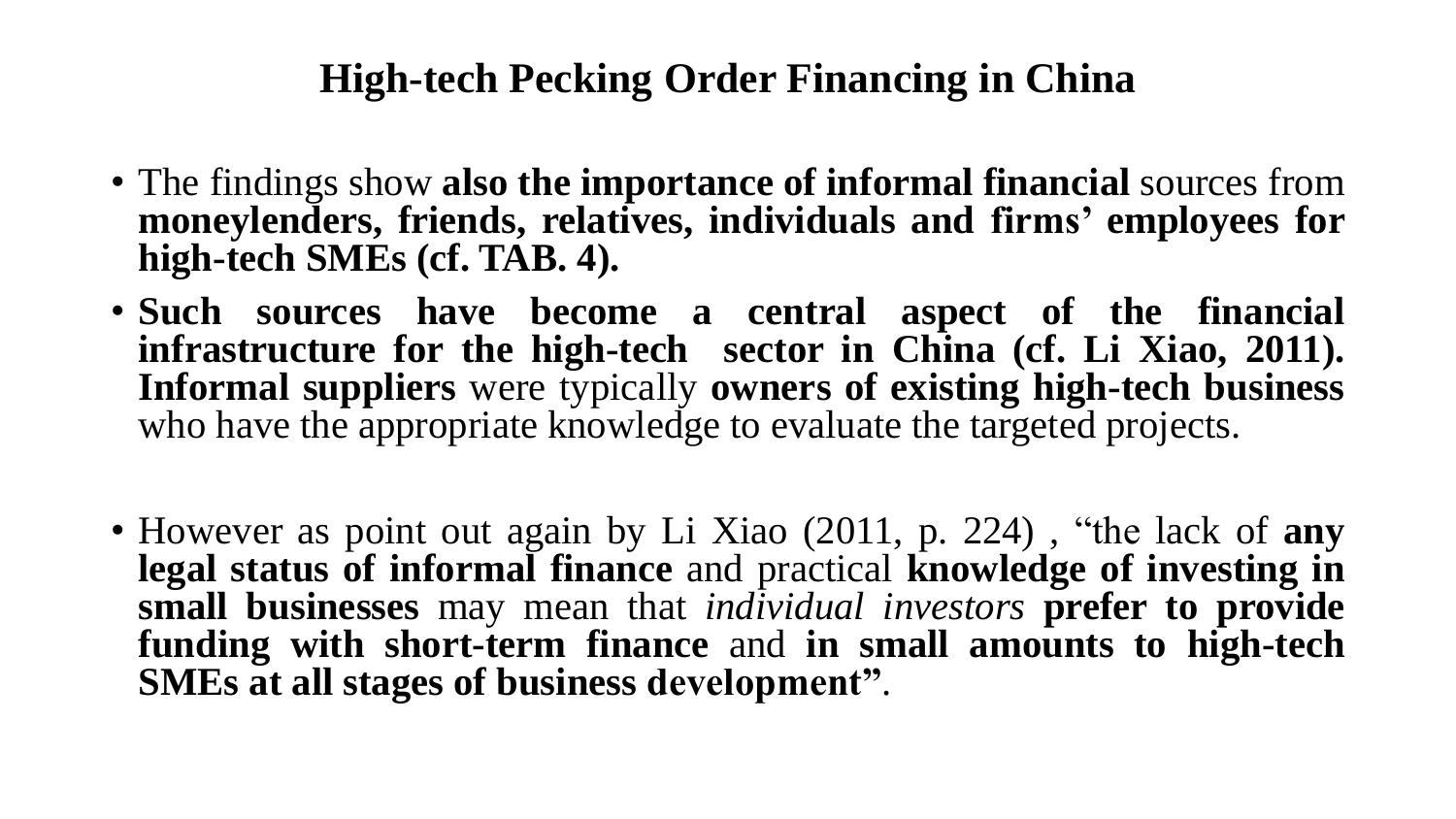## **CONCLUSIONS**

- The aim of this study **was to investigate the availability and nature of various sources of finance** for **innovative Chinese SMEs** during the **business development.**
- The overall findings are that the **scale and diffusion of venture capital** activity in China **remains limited even if the situation seems to improve** (see TAB. 8), **self-finance and informal finance from individual investors and private firms are consistently the key sources**, with **bank finance yet to become significant** sources, particularly at the start-up and early stages.
- In summary, **innovative SMEs in China, compared to technologybased small firms in western countries**, **have fewer formal sources** of finance available and may have a need **for medium and long-term financing**.